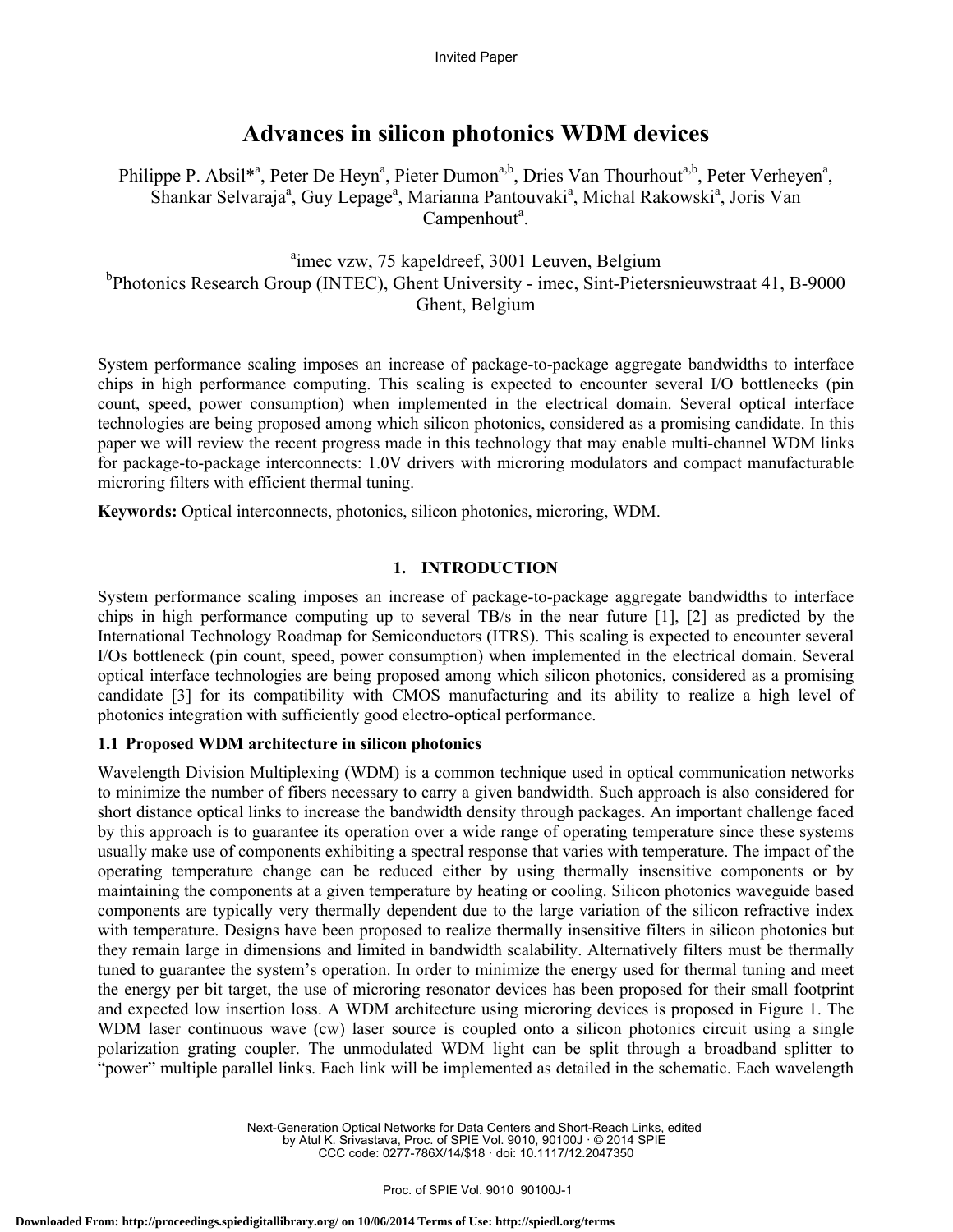along the common bus is modulated by a separate all-pass microring resonators that changes its absorption based on the associated driver voltage. The microring is tuned-in to match the desired wavelength using an integrated heater. The tuning is controlled actively using a monitoring photodiode that feeds an electronic circuit to adjusts the heater current. The WDM signal couples out through a single polarization coupler into a fiber array. At the receiver the signal is coupled onto the silicon photonics circuit through a polarization splitting coupler that sends each polarization to a different waveguide. For each polarization, each wavelength is then filtered out a coupled to a single photo-detector per wavelength followed by a Trans-Impedance Amplifier (TIA). The filters are made with microrings filters and are tuned to the desired wavelength using integrated heaters controlled by collective tuning.



Figure 1. Schematic of a WDM architecture schematic based on micro-ring resonators and grating couplers.

## **1.2 Silicon photonics integration platform**

Figure 2 provides a cross-section schematic of the silicon photonics technology used to implement the architecture proposed in 1.1. It is based on 200mm SOI substrates with a 220nm Si layer above a 2000nm buried oxide. The fabrication process uses a modified 130nm CMOS flow augmented with 193nm lithography for all the waveguide patterning layers and with low defect Ge-on-Si RPCVD epitaxy. The platform is flexible to allow silicon modulators made with p-n diodes or with MOS capacitors. High efficiency grating couplers are made using a poly-Si overlay. The integrated heaters are made using either doped silicon in the waveguide plane or with tungsten in the back-end-of-line layers.

The electronics circuits are fabricated on a separate die and assembled with the silicon photonics circuits using flip-chip assembly methods.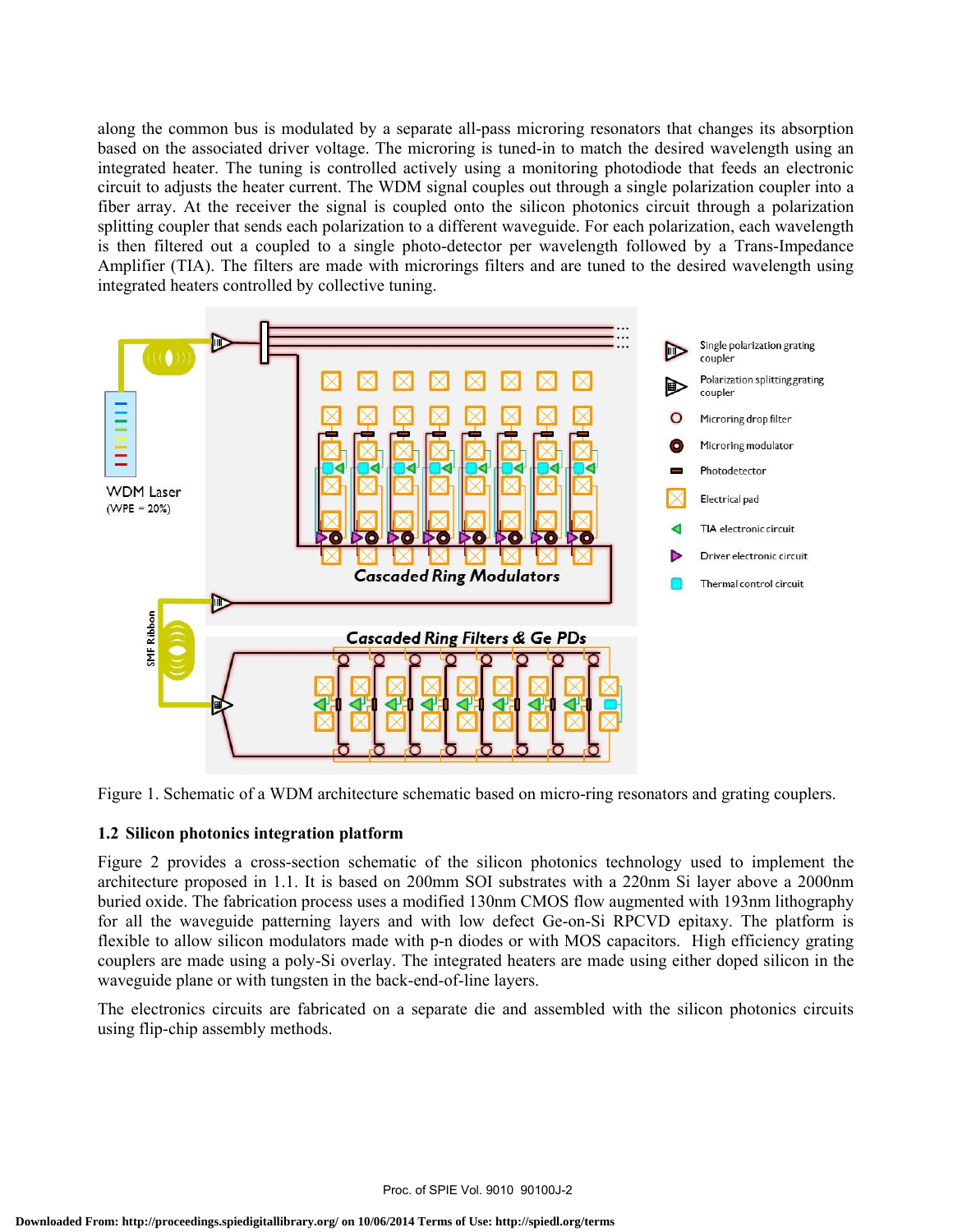## **1.3 WDM challenges in silicon photonics**

The proposed architecture faces many challenges, some of them are explained hereafter. First of all the microring modulator must produce a high extinction ratio at high bandwidth and low insertion loss while being driven by CMOS drivers operating at 1.0V supply. At the same time the modulators must be thermally tuned to operate at the desired wavelength. The thermal power as well as the power dissipated in the thermal control circuits must be reduced to minimize the impact on the total energy per bit spent for transmission. The transmitter challenges will be addressed in 2. On the receiver side it is critical to realize an efficient demultiplexing of the incoming WDM signal using a simplified control and efficient heaters integrated. This will be addressed in 3.



Figure 2. Cross section schematic of the silicon photonics integrated platform combining high quality passives, silicon modulators, integrated heaters and Ge-on-Si photo-detectors.

# **2. MICRORING-BASED WDM TRANSMITTER**

The proposed architecture relies on silicon microring modulators for their compactness that limits the drivers complexity and power consumption and their ability to have low transmitter penalty (defined in [4]) at low peak-to-peak voltages. The first demonstration of silicon microring resonator modulators dates from 2005 [5] and continuous progress has been made since then to increase their operating speed [6], [7] and efficiency [8]. For instance we have demonstrated that the implementation of interdigitated PN junctions as proposed in [9] improves significantly the microring modulator performance with a modest bandwidth penalty [10]. As shown in Figure 3 the insertion loss is reduced and the extinction ratio is increased for a 1V peak-to-peak voltage swing. This results in a reduction of the transmitter penalty by about 2.5dB down to only 4.3dB for a modulation near 10Gb/s. A complete assessment of a transmitter performance must include the driver electronic circuit. As discussed above we have fabricated separately the electronics and the photonics dies and used flip-chip assembly to realize the electrical interconnection (**Figure 4**, left), similarly to the approach followed in [11]. We have realized a 1.5Vpp swing driver using a 40nm CMOS foundry technology that reduces significantly the transmitter penalty compared to a 1.0Vpp swing (**Figure 4**, middle) [12]. The driver and microring modulator operated at 10Gb/s ((**Figure 4**, right) at an energy of 380fJ per bit.

A well-known limitation of the microring-based modulator is its very limited operating bandwidth range as illustrated in **Figure 3** (c) and (d) with the grey bands, that is only a few tens of pm. Therefore a mismatch larger than this range between the incoming laser wavelength and the ring resonance results in a severely degraded modulation as discussed in [13]. It is therefore important to control the operating point of the modulator by controlling its temperature to a few tenths of a degree. This can be done by implementing a heater around or above the modulator coupled with a dynamic feedback loop as proposed in [14] and [15]. This poses two problems. First, the heater element should be as efficient as possible to minimize the power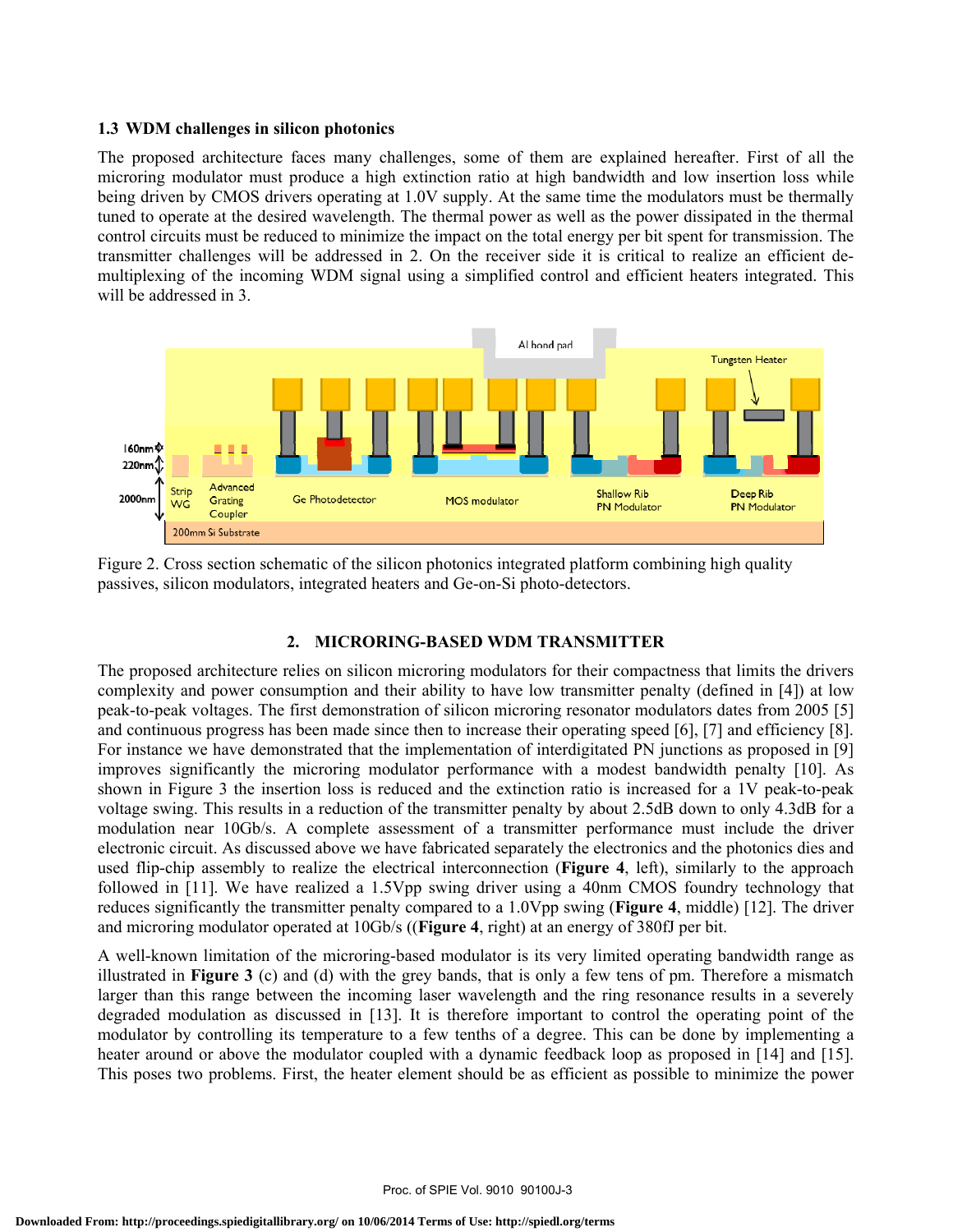required for operation. This can be realized using local substrate removal that can significantly reduce the tuning power by isolating the heated waveguide as demonstrated by P. Dong in [16] with a  $\sim$ 150K temperature change with a power of 2.5mW. Second, the feedback loop must be driven by a signal monitoring the power in the modulator to operate the device a minimum transmitter penalty. The signal can be taped from the modulated output or taped directly from the microring by adding a drop port and then detected in a Ge-on-Si photodetector as proposed in [13]. For a 0.25mW of optical power at the modulator input the generated photo-current from the monitor diode is on the order of  $\sim 10\mu A$  while the dark current is below 30nA. Such signal is expected to be sufficient to feed the control loop.



extinction ratio and insertion loss for a 1.0V peak-to-peak are shown for lateral (c) and longitudinal (d) diode configuration. In (c) and (d) the grev band illustrates the operating range with minimum transmitter penalty. Figure 3. Top-down waveguide schematic of (a) a lateral p-n diode and (b) a interdigitated diode. The configuration. In (c) and (d) the grey band illustrates the operating range with minimum transmitter penalty.



Figure 4. Left: Flip-chip 40nm CMOS driver circuit on top of a silicon photonics transmitter circuit with microring modulators. Middle: Transmitter penalty as function of wavelength for various voltage swing. Right: 10dB extinction ratio at 10Gb/s modulation realized with a 40nm driver operating at  $V_{DD}$ =1.1V.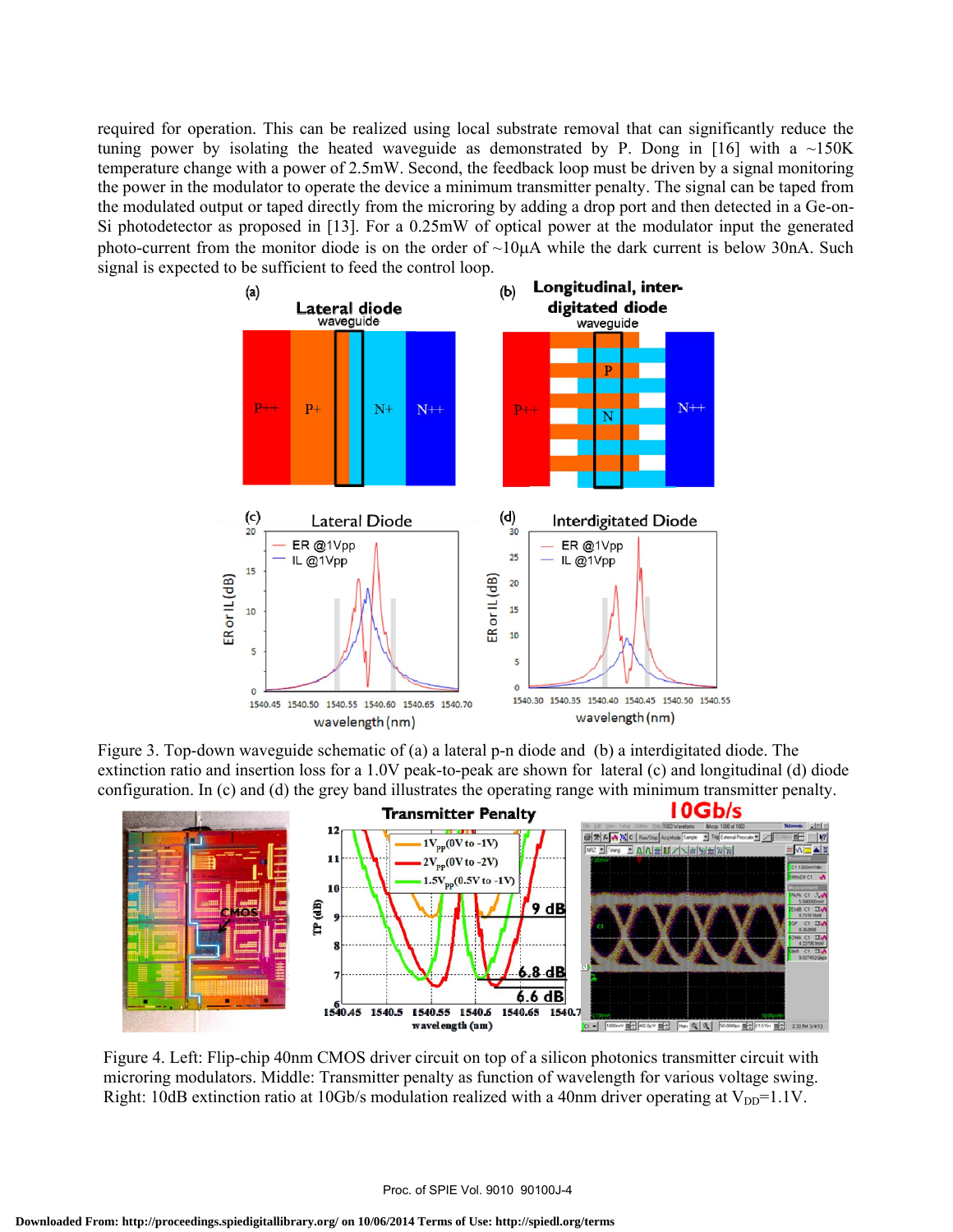#### **3. MICRORING-BASED WDM RECEIVER**

The WDM receiver proposed in **Figure 1** is based on the de-multiplexing of the WDM signal using microring based filters that are compact hence more suited for an efficient thermal control than other WDM filters. This approach has been proposed by Zheng et al in [17] and the concept is illustrated in **Figure 5**.



Figure 5. Demultiplexer spectrurm design and implementation in microring resonators.

It is well-known that these resonator devices are very sensitive to fabrication variation when implemented in highly confined photonics technology: a 1-nm waveguide thickness or width variation can lead to a 1-nm microring spectral response shift. Because of the Lorentzian response of a single ring resonator filter, any small process variation will lead to an excessive insertion loss as shown in **Figure 6** (left): a 4-channel single ring de-mux filter shows a resonance wavelength range of 0.75nm resulting from the local linewidth variation from one device to the next. This resonance wavelength variability sets the minimum insertion loss for the 1x4 de-multiplexer to -6dB if the rings are not tuned individually to their operating wavelength. In [18] we proposed a 4-channel filter based on flat-top double-ring resonators. This type of filter allows to mitigate the impact of the local process variability on insertion loss and crosstalk. We have demonstrated this using 130nm CMOS fabrication process combined with 193nm lithography. The "as fabricated" 4-channel 300GHz channel spacing de-multiplexer exhibits a worst-channel insertion loss of -1.4dB and crosstalk of -18dB (wafer average).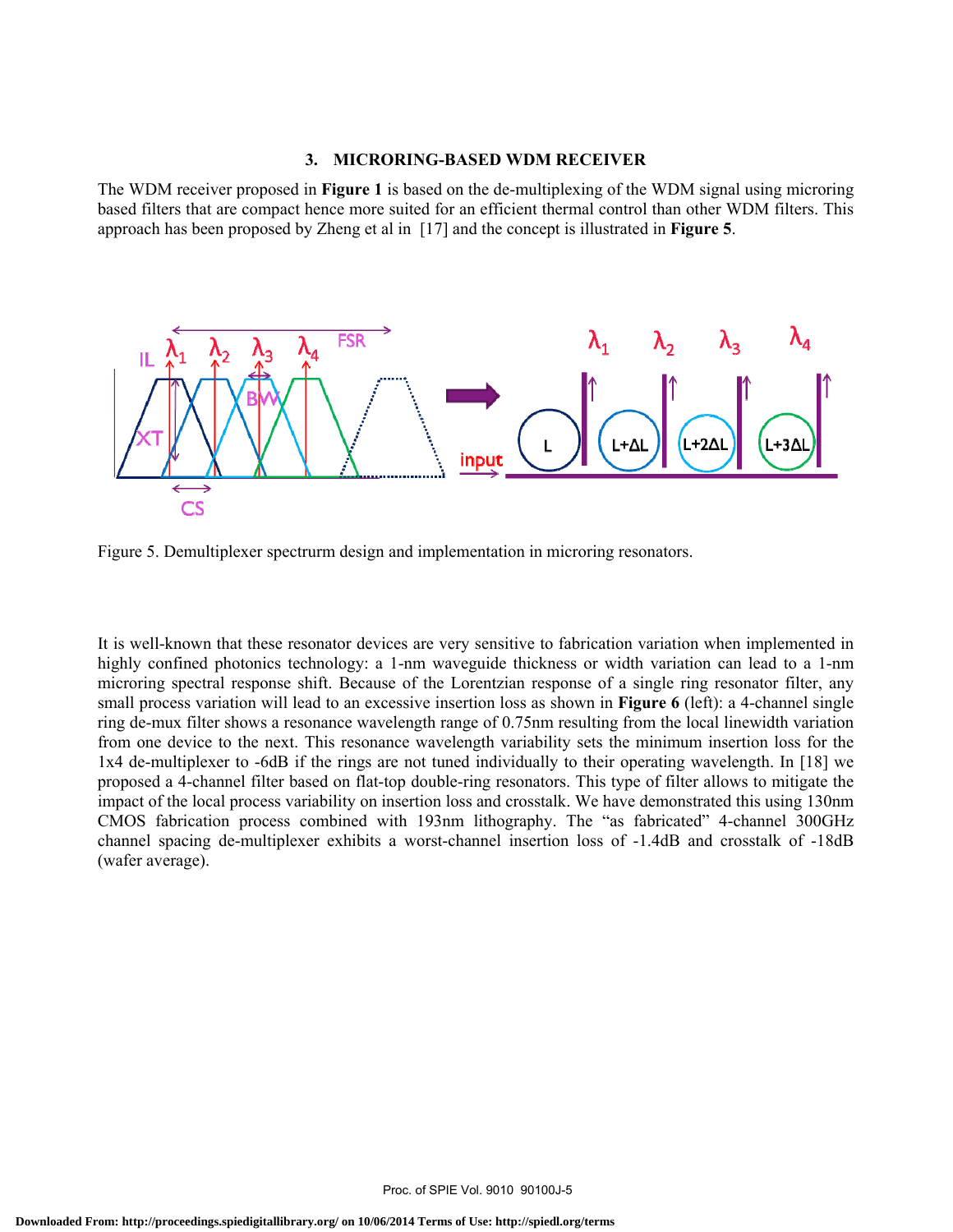

Figure 6. A four channel demultiplexer spectral response for (left) single ring and (right) double ring filters. The responses wavelength is normalized to the designed channel center wavelength.

This filter performance makes possible the implementation of a simplified filter thermal control loop that requires only one photo-detector and one heater current by monitoring only the through signal that is not dropped by the filters and tuning the ring filters collectively.

#### **4. CONCLUSION AND OUTLOOK**

The silicon microring-based devices performance has significantly improved in the past years with improved fabrication processes and improved designs. Modulators can operate at high speed up to 60Gb/s and designs can be tailored to have low transmitter penalty using CMOS compatible drivers operating with ~1.0V power supply. Work is on-going to further improve the operating speed – transmitter penalty trade-offs. Options have been proposed and demonstrated for realizing efficient thermal control and locking the modulator operating wavelength with the incoming cw laser wavelength. This topic must remain a development focus to enable commercial deployment of such technology. On the receiver side the recent demonstration of microring-based 4-channel 300GHz channel spacing filter with a simplified thermal control makes now such approach practical. Our on-going work aims at demonstrating that such concept can be extended to a polarization diverse circuit including 2D grating couplers. We are also exploring the limits of this approach to realize denser and coarser WDM architectures. Although it was not addressed in this paper, the fiber-to-chip coupling must be also improved to be wider bandwidth and more efficient to meet coarse WDM requirements.

### **ACKNOWLEDGEMENTS**

This work was supported by imec's Core Partner Program. The authors would like to acknowledge contribution from imec's 200mm pilot-line for device fabrication and imec's PDK team for the mask tape-out.

#### **REFERENCES**

- [1] D. A. B. Miller, "Device Requirements for Optical Interconnects to Silicon Chips," Proceedings of the IEEE, vol. 97, no. 7, 2009.
- [2] A. Krishnamoorthy, H. Schwetman, P. Koka, I. Shubin, and J. Cunningham, "Computer Systems Based on Silicon Photonic Interconnects," Proceedings of the IEEE, vol. 97, no. 7, pp. 1337–1361, Jul. 2009.